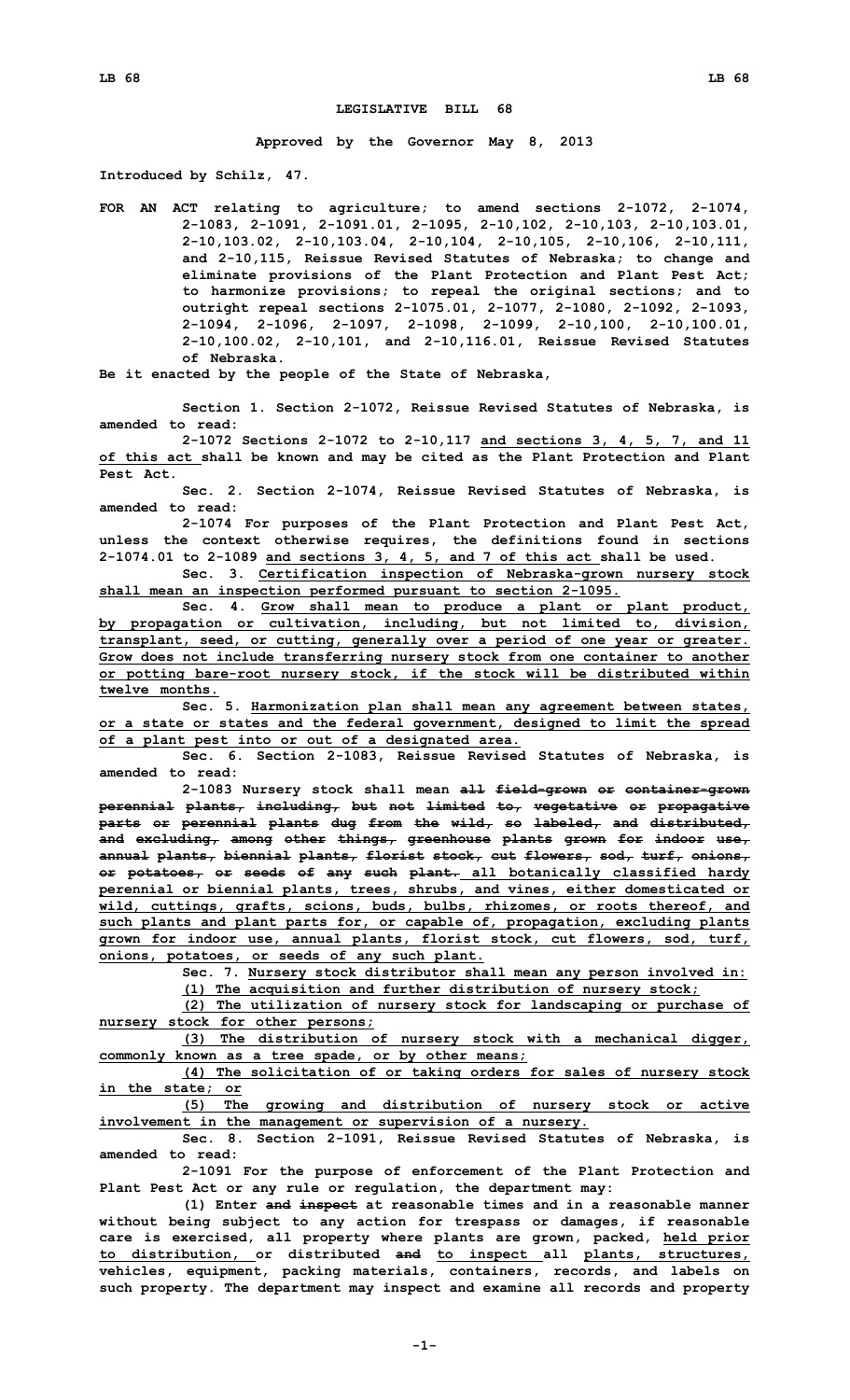**relating to compliance with the act. Such records and property shall be made available to the department for review at all reasonable times;**

**(2) In <sup>a</sup> reasonable manner, hold for inspection and take samples of any plants and associated materials which may not be in compliance with the act;**

**(3) Inspect or reinspect at any time or place any plants that are in the state or being shipped into or through the state and treat, seize, destroy, require treatment or destruction of, or return to the state of origin any plants in order to inhibit or prevent the movement of plant pests throughout the state;**

**(4) Obtain an inspection warrant in the manner prescribed in sections 29-830 to 29-835 from <sup>a</sup> court of record if any person refuses to allow the department to inspect pursuant to this section;**

**(5) Issue <sup>a</sup> written or printed withdrawal-from-distribution order and post signs to delineate sections not marked pursuant to subdivision (6) subsection (3) of section 2-1092 2-1095 or sections of distribution locations and to notify persons of any withdrawal-from-distribution order when the department has reasonable cause to believe any lot of nursery stock is being distributed in violation of the act or any rule or regulation;**

**(6) Apply for <sup>a</sup> restraining order, <sup>a</sup> temporary or permanent injunction, or <sup>a</sup> mandatory injunction against any person violating or threatening to violate the act or the rules and regulations. The district court of the county where the violation is occurring or is about to occur shall have jurisdiction to grant such relief upon good cause shown. Relief may be granted notwithstanding the existence of any other remedy at law and shall be granted without bond;**

**(7) Issue <sup>a</sup> quarantine or establish <sup>a</sup> quarantine area;**

**(8) Cooperate and enter into agreements, including harmonization plans, with any person in order to carry out the purpose of the act;**

**(9) Establish <sup>a</sup> restricted plant pest list to prohibit the movement into the state of plant pests not known to occur in Nebraska and to prohibit the movement of those plant pests present in the state but known to be destructive to the plant industry;**

**(10) Issue European corn borer quarantine certificates, phytosanitary certificates, and export certificates on plants for individual shipment to other states or foreign countries if those plants comply with the requirements or regulations of such state or foreign country or issue quarantine compliance agreements or European corn borer quarantine certification licenses;**

**(11) Inspect plants that any person desires to ship into another state or country when such person has made an application to the department for such inspection. The inspection shall determine the presence of plant pests to determine the acceptance of the plants into other states or countries. The department may accept the inspections of laboratories authorized by the department or field inspectors of the department;**

**(12) Certify plants or property to meet the requirements of specific quarantines imposed on Nebraska or Nebraska plants. The quarantine certification requirements shall be set forth in the rules and regulations;**

**(13) Assess Until increased or decreased by rules or regulations, assess and collect charges fees set forth in section 11 of this act for inspections, services, or work performed in carrying out subdivisions (8) and (10) through (12) of this section. Such charges shall not exceed the actual cost of accomplishing such work. Inspection time shall include the driving to and from the location of the inspection in addition to the time spent conducting the inspection, and the mileage charge shall be for the purpose of inspection. Any fee charged to the department relating to such subdivisions shall be paid by the person requesting the inspection, services, or work. The department may, for purposes of administering subdivisions (10) through (12) of this section such subdivisions, establish in rules and regulations such items as charges, inspection requirements, standards, and issuance, renewal, or revocation of licenses, certificates, or permits agreements necessitated by such subdivisions;**

**(14) Conduct continuing survey and detection programs on plant pests to monitor the population or spread of plant pests;**

**(15) Issue, place on probation, suspend, or revoke licenses required by issued or agreements entered into pursuant to the act or deny applications for such licenses or agreements pursuant to the act; and**

**(16) Issue orders imposing administrative fines or cease and desist orders pursuant to the act.**

**Sec. 9. Section 2-1091.01, Reissue Revised Statutes of Nebraska, is amended to read:**

**2-1091.01 (1) <sup>A</sup> person shall not operate as <sup>a</sup> grower, <sup>a</sup> dealer, or**

**-2-**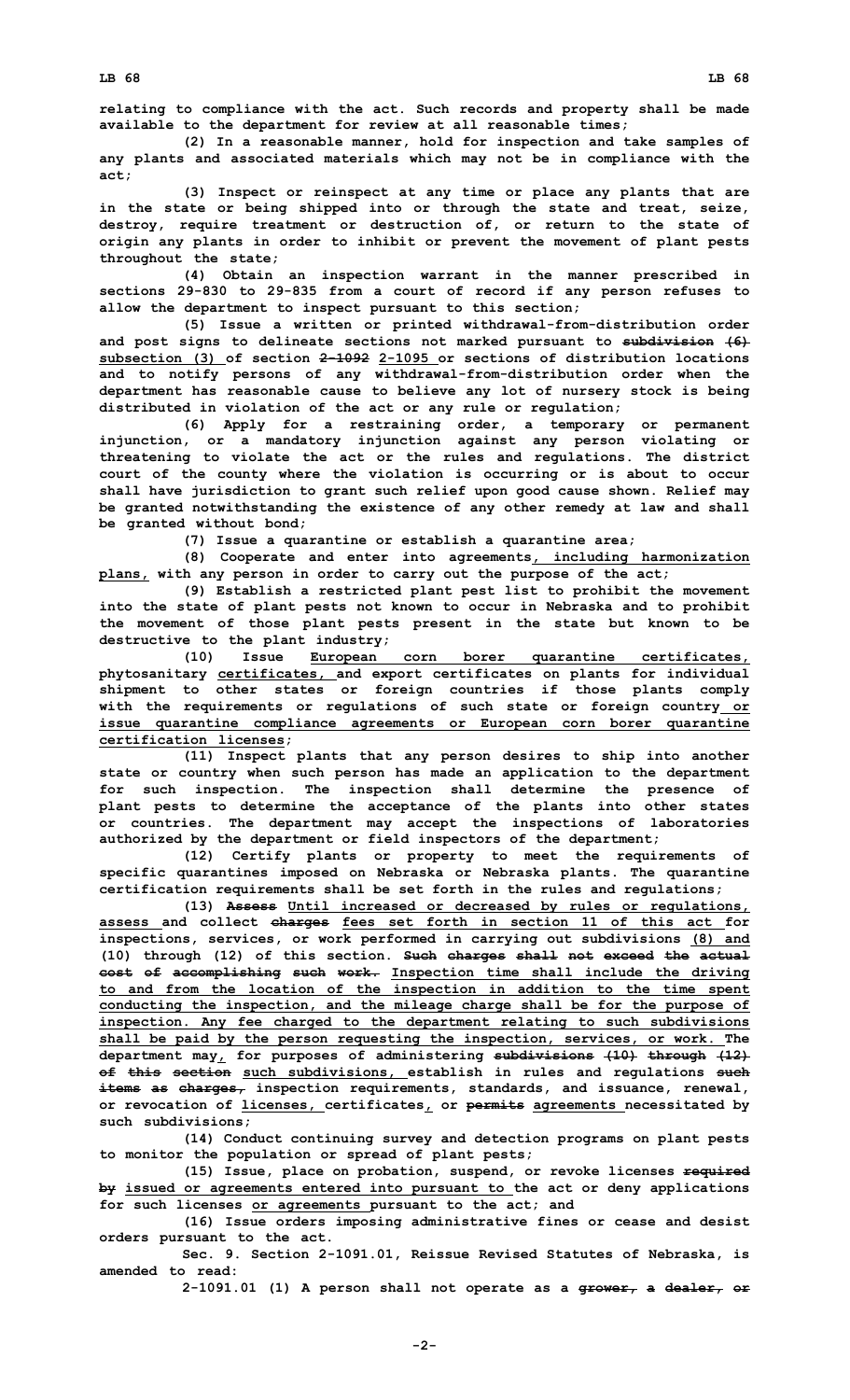**<sup>a</sup> collector nursery stock distributor without <sup>a</sup> valid license issued by the department. A person licensed as <sup>a</sup> grower shall not be required to obtain <sup>a</sup> separate dealer's license. Any person validly licensed as <sup>a</sup> grower, <sup>a</sup> dealer, or a broker under the Plant Protection and Plant Pest Act as it existed on the day before the effective date of this act shall remain validly licensed until December 31, 2013.**

**On or after December 31, 1993, <sup>a</sup> person shall not operate as <sup>a</sup> broker without <sup>a</sup> valid license issued by the department.**

**(2) Application Each nursery stock distributor shall apply for <sup>a</sup> license required by subsection (1) of this section shall be made to the director on forms furnished by the department due on January 1 for the current license year. Such application shall include the full name and mailing address of the applicant, the names and addresses of any partners, limited liability company members, or corporate officers, the name and address of the person authorized by the applicant to receive notices and orders of the department as provided in the Plant Protection and Plant Pest Act, whether the applicant is an individual, partnership, limited liability company, corporation, or other legal entity, the location of the operation, and the signature of the applicant. A person distributing greenhouse plants grown for indoor use, annual plants, biennial plants, florist stock, cut flowers, sod, turf, onions, or potatoes, or seeds of any such plant, shall not be required to obtain <sup>a</sup> license but may do so pursuant to section 2-10,105.**

**(3) <sup>A</sup> nursery stock distributor license shall expire on December 31 of each year unless previously lapsed or revoked.**

**(4) All applications shall be accompanied by <sup>a</sup> license fee for the first acre on which nursery stock is located. If the nursery stock distributor does not have physical possession of nursery stock, the nursery stock distributor shall pay <sup>a</sup> license fee based on one acre. Additionally the applicant shall pay an acreage fee for each additional acre on which nursery stock is located. The license fees are set forth in section 11 of this act. If the applicant has distributed nursery stock prior to applying for <sup>a</sup> license, the applicant shall pay an additional administrative fee as set forth in section 11 of this act.**

**(5) All nursery stock distributed by <sup>a</sup> nursery stock distributor shall be only sound, healthy nursery stock that is reasonably capable of growth, labeled correctly, free from injurious plant pests, and stored or displayed under conditions which maintain its vigor as provided in the rules and regulations. Any fee charged to the department for diagnostic services or shipping costs shall be paid by the nursery stock distributor.**

**(6) <sup>A</sup> valid copy of the nursery stock distributor's license shall be posted in <sup>a</sup> conspicuous place at the distribution location.**

**(7) <sup>A</sup> nursery stock distributor shall obtain <sup>a</sup> license for each distribution location.**

**(3) (8) Each applicant for <sup>a</sup> nursery stock distributor license shall furnish <sup>a</sup> signed written statement that such person will acquire and distribute only nursery stock which has been distributed by <sup>a</sup> person who is duly licensed pursuant to the act or approved by an authorizing agency within the state of origin recognized by the department.**

**(4) (9) Every licensee nursery stock distributor shall continually maintain <sup>a</sup> complete and accurate list with the department of all sources from which nursery stock is obtained. received.**

**(5) (10) Each licensee nursery stock distributor shall keep and make available for examination by the department for <sup>a</sup> period of three years an accurate record of all transactions conducted in the ordinary course of business. Records pertaining to such business shall at <sup>a</sup> minimum include the names of the persons from which nursery stock was received, the receiving date, the amount received, and the variety and place of origin of the nursery stock received and all documents accompanying each shipment indicating compliance with state or federal requirements and quarantines. A broker's records shall also include the names of the persons to which nursery stock was delivered, the delivery date, the amount delivered, and the variety and place of origin of the nursery stock delivered.**

**(6) (11) <sup>A</sup> nursery stock distributor license shall lapse automatically upon <sup>a</sup> change of ownership, and the subsequent owner must obtain <sup>a</sup> new license. The nursery stock distributor license of <sup>a</sup> grower, dealer, or collector shall lapse automatically upon <sup>a</sup> change of location, and such licensee must obtain <sup>a</sup> new license. A licensee shall notify the department in writing at least thirty days prior to any change in ownership, name, or address. A licensee nursery stock distributor shall notify the department in writing before there is <sup>a</sup> change of the name or address of the person authorized to receive notices and orders of the department. When <sup>a</sup> licensee nursery stock distributor permanently ceases operating, he or she shall return**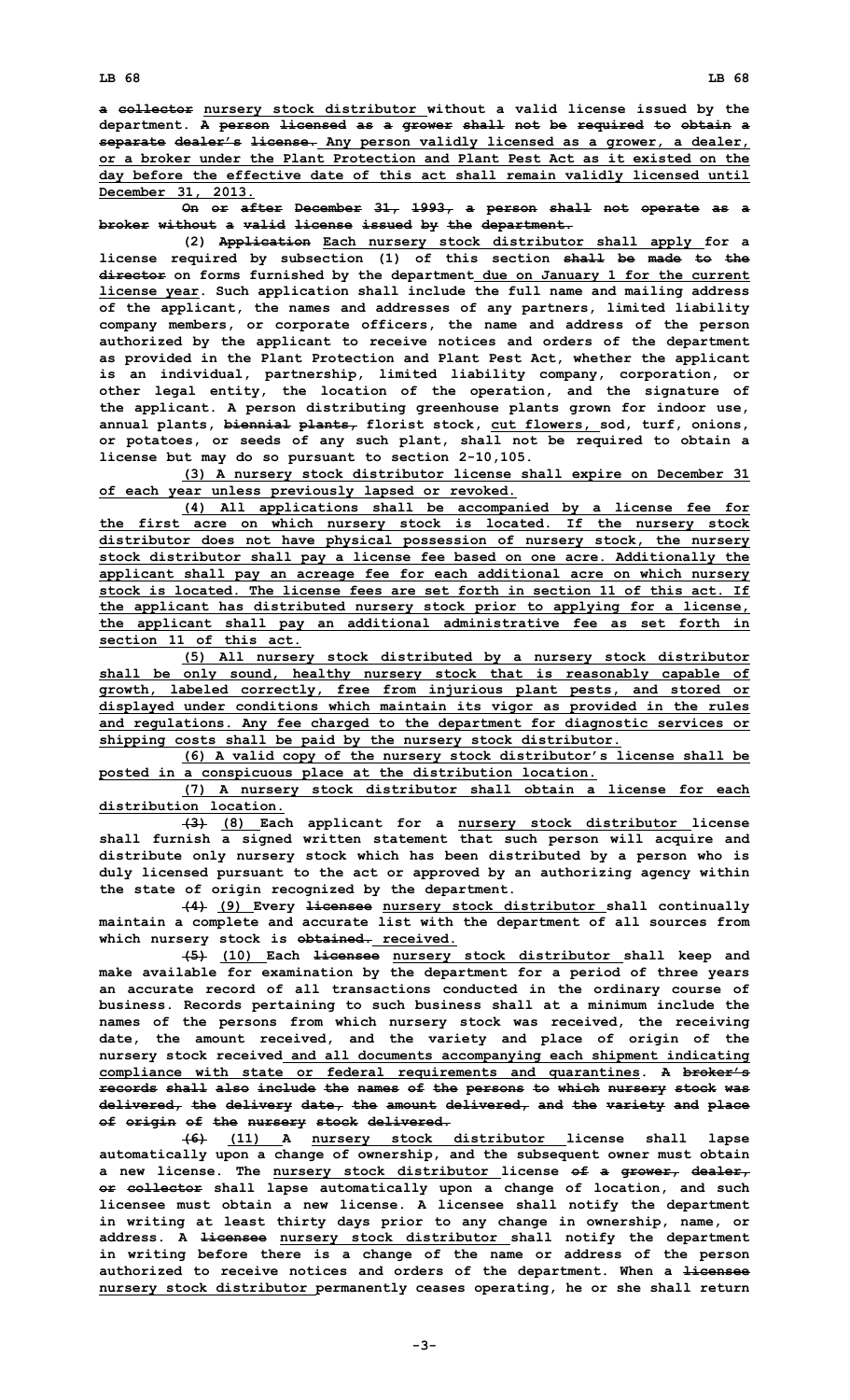**the license to the department.**

**Sec. 10. Section 2-1095, Reissue Revised Statutes of Nebraska, is amended to read:**

**2-1095 (1) All nursery stock distributors that distribute any nursery stock that they grow shall apply for an additional inspection for the certification of the Nebraska-grown nursery stock as provided in this section. The nursery stock distributor shall apply for such certification inspection of the Nebraska-grown nursery stock as part of the application for the nursery stock distributor license described in section 2-1091.01.**

**(2)(a) Applications for certification inspection of Nebraska-grown nursery stock that are due on January 1 pursuant to section 2-1091.01 and are not received prior to February 1 and initial applications not received prior to beginning of distribution shall be considered delinquent. Such applications shall have an inspection fee as set forth in section 11 of this act.**

**(b) Inspection time shall include the driving time to and from the location of the inspection in addition to the time spent conducting the inspection, and the mileage charge shall be for the purpose of inspection.**

**(3) Each nursery stock distributor shall post signs delineating sections of all growing areas. A section shall be not larger than five acres.**

**(4) All growing areas within the state shall be inspected by the department at least once per year for certification and compliance with the Plant Protection and Plant Pest Act.**

**(1) (5) Following the certification inspection of Nebraska-grown nursery stock, the department shall provide <sup>a</sup> copy of the plant inspection report to the grower nursery stock distributor specifying any area of the nursery from which nursery stock cannot be distributed or any plants which may not be distributed as nursery stock. When deemed necessary to maintain compliance with the purposes of the Plant Protection and Plant Pest Act, the department shall require the grower nursery stock distributor to withdraw from distribution any variety or amount of nursery stock. A reinspection may be conducted by the department at the grower's nursery stock distributor's request and cost. The department may also reinspect to determine compliance with the act. To determine the cost of any reinspection, the department shall use rates fees as outlined in subdivision (4) of section 2-1092. subsection (2) of this section. The grower nursery stock distributor shall comply with the recommendations of the department as to the treatment or destruction of nursery stock.**

**(2) (6) The department may require the treatment or destruction of any nursery stock that is infested or infected with plant pests, nonviable, damaged, or desiccated to the point of not being reasonably capable of growth.**

**(3) (7) Any nursery stock on which <sup>a</sup> withdrawal-from-distribution order has been issued shall be released for distribution only by authorized department employees or after written permission has been obtained from the department. Each grower nursery stock distributor shall promptly report to the department, in writing, the amount and type of plants treated or destroyed under requirements on withdrawal-from-distribution orders. The department may withhold <sup>a</sup> grower's license or certification of Nebraska-grown nursery stock until conditions have been met by the grower nursery stock distributor as specified in the plant inspection report or any other order issued by the department. A grower's license certification of Nebraska-grown stock may be issued covering portions of the nursery which are not infested or infected if the grower nursery stock distributor agrees to treat, destroy, or remove as specified by the department those plants found to be infested or infected.**

**Sec. 11. (1) License fees for the Plant Protection and Plant Pest Act due on January 1, 2014, shall be the amount in column <sup>A</sup> of subsection (3) of this section.**

**(2) The license fees due January 1, 2015, and each January 1 thereafter shall be set by the director on or before July 1 of each year. The director may raise or lower such fees each year to meet the criteria in this subsection, but the fee shall not be greater than the amount in column <sup>B</sup> of subsection (3) of this section. The same percentage shall be applied to each category for all fee increases or decreases. The director shall use the fees in column A of subsection (3) of this section as <sup>a</sup> base for future fee increases or decreases. The director shall determine the fees based on estimated annual revenue and fiscal year-end cash fund balances as follows:**

**(a) The estimated annual revenue shall not be greater than one hundred seven percent of program cash fund appropriations allocated for the Plant Protection and Plant Pest Act; and**

**(b) The estimated fiscal year-end cash fund balance shall not be greater than seventeen percent of program cash fund appropriations allocated for the act.**

**(3) License Fees.**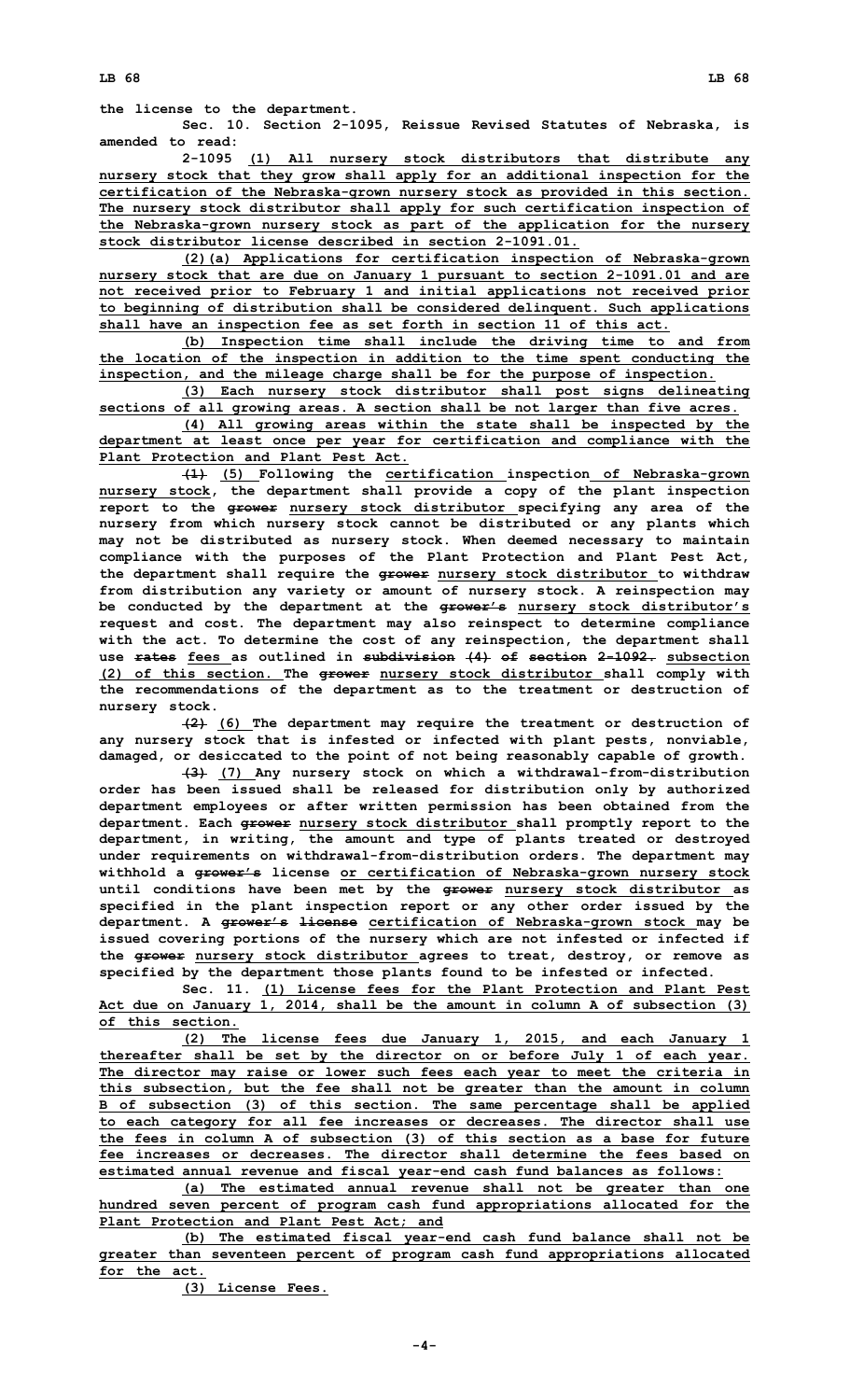| License Fees             | ≙               | $\overline{\mathbf{B}}$ |
|--------------------------|-----------------|-------------------------|
| Nursery stock            |                 |                         |
| distributor license      |                 |                         |
| as set forth in          |                 |                         |
| section 2-1091.01        |                 |                         |
| for the first acre       | \$115           | \$140                   |
| Fee for additional acres | \$5.00 per acre | \$6.00~per~arc          |
| Distributing without     | 25% of the fee  |                         |
| obtaining a nursery      | per month up to |                         |
| stock distributor        | 100% of the     |                         |
| license fee              | license fee     |                         |

**(4) Other fees for the Plant Protection and Plant Pest Act under subsection (5) of this section in effect on January 1, 2014, shall be the amount in column A of such subsection. The department may increase or decrease such fees by rules or regulations adopted and promulgated by the department. Such increases shall not result in fees greater than the amount in column B of subsection (5) of this section.**

**(5) Other Fees.**

| <b>Other Fees</b>        | А                    | в                |
|--------------------------|----------------------|------------------|
|                          |                      |                  |
| Certification fee for    |                      |                  |
| nursery stock growing    |                      |                  |
| acres as set forth in    | Included in          |                  |
| section 2-1095           | license fee          |                  |
| Late applications for    |                      |                  |
| certification of nursery | <u>\$24 per hour</u> | \$27 per hour    |
| stock growing acres      | \$0.42 per mile      | $$0.50$ per mile |
| Reinspections or         |                      |                  |
| requested inspections    | \$24 per hour        | \$27 per hour    |
| for nursery stock        | $$0.42$ per mile     | \$0.50 per mile  |
| Phytosanitary or         | \$30 per certificate | \$40~per         |
| export certificates      | and \$7 for taking   | certificate and  |
| set forth in             | an application       | \$10 for taking  |
| section 2-1091           | by telephone         | an application   |
|                          |                      | by telephone     |
|                          |                      |                  |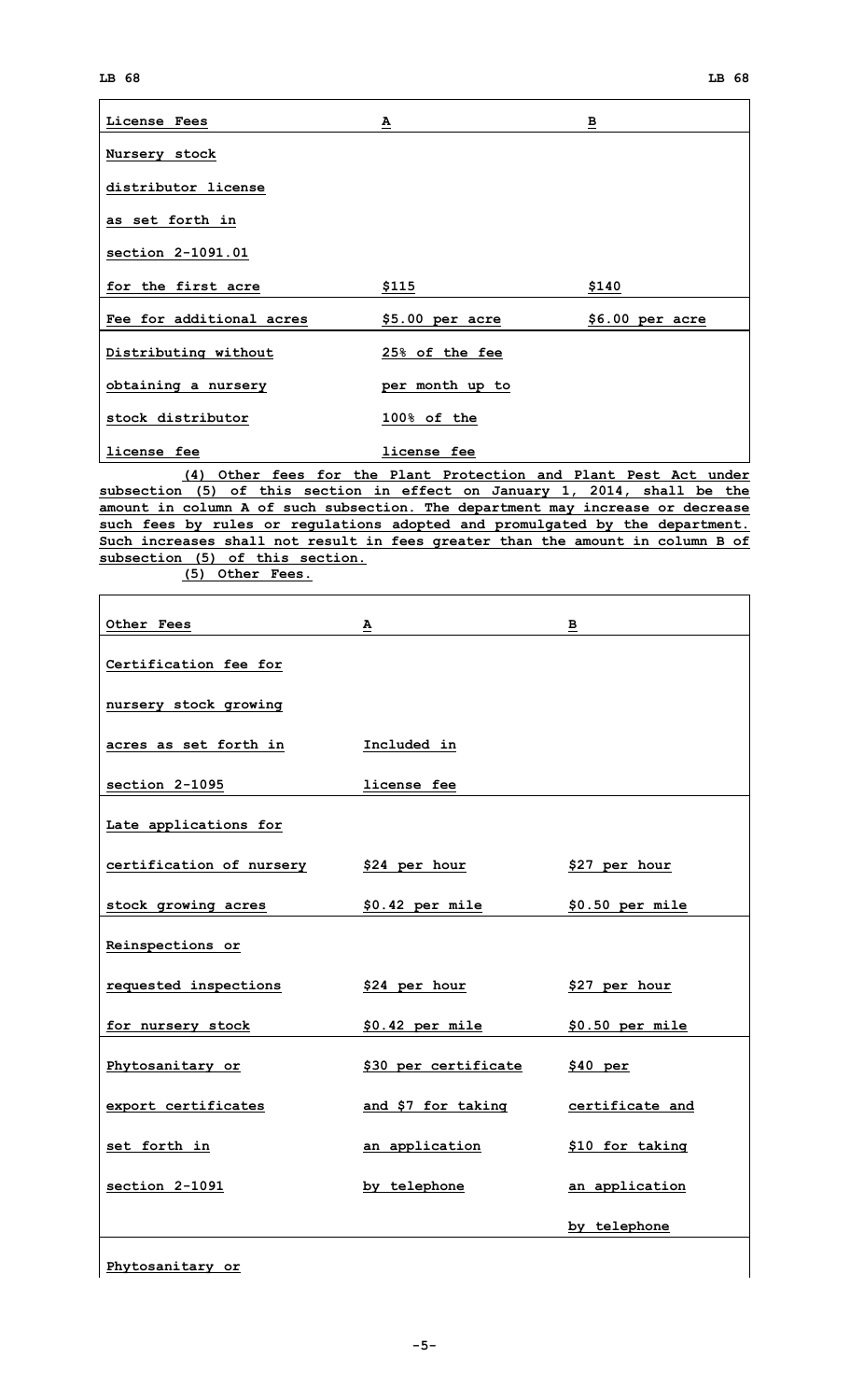$\mathbf{I}$ 

| export certificate       |                    |                    |
|--------------------------|--------------------|--------------------|
| inspections and          | \$24 per hour      | \$27 per hour      |
| reinspections            | $$0.42$ per mile   | \$0.50 per mile    |
| European corn borer      |                    |                    |
| quarantine certification |                    |                    |
| license set forth in     | \$50 per license,  | \$65 per license,  |
| section 2-1091           | <u>annually</u>    | <u>annually</u>    |
| European corn borer      | $$6.25$ for        | \$10.00 for        |
| certificate              | packet of 25       | packet of 25       |
| Quarantine compliance    |                    |                    |
| agreements as set        | \$50 per agreement | \$65 per agreement |
| forth in section 2-1091  | annually           | annually           |
| Quarantine compliance    |                    |                    |
| agreement inspections    | \$24 per hour      | $$27$ per hour     |
| and reinspections        | \$0.42 per mile    | \$0.50 per mile    |

**(6) Any fee remaining unpaid for more than one month shall be considered delinquent and the person owing the fee shall pay an additional administrative fee of twenty-five percent of the delinquent amount for each month it remains unpaid, not to exceed one hundred percent of the original amount due. The department may waive the additional administrative fee based upon the existence and extent of any mitigating circumstances that have resulted in the late payment of such fee. The purpose of the additional administrative fee is to cover the administrative costs associated with collecting fees, and all money collected as an additional administrative fee shall be remitted to the State Treasurer for credit to the Plant Protection and Plant Pest Cash Fund.**

**Sec. 12. Section 2-10,102, Reissue Revised Statutes of Nebraska, is amended to read:**

**2-10,102 Collectors shall be required to obtain <sup>a</sup> grower's nursery stock distributor's license and shall be subject to all the requirements that apply to the inspection of nursery stock. required to apply for an additional inspection for the certification of the collected nursery stock as provided in section 2-1095. All collected nursery stock shall be labeled as such.**

**Sec. 13. Section 2-10,103, Reissue Revised Statutes of Nebraska, is amended to read:**

**2-10,103 <sup>A</sup> licensee nursery stock distributor shall:**

**(1) Comply with the Plant Protection and Plant Pest Act and the rules and regulations:**

**(a) In the care of nursery stock;**

**(b) In the distribution of nursery stock including nursery stock that has been withdrawn from distribution;**

**(c) Regarding treatment or destruction of nursery stock as required by <sup>a</sup> withdrawal-from-distribution order;**

**(d) In maintaining the nursery stock in <sup>a</sup> manner accessible to the department; and**

**(e) In the payment of license fees;**

**(2) Comply with any order of the director issued pursuant to the act;**

**(3) Not distribute nursery stock obtained from an unlicensed grower or dealer; nursery stock distributor;**

**(4) Not allow the license to be used by any person other than the**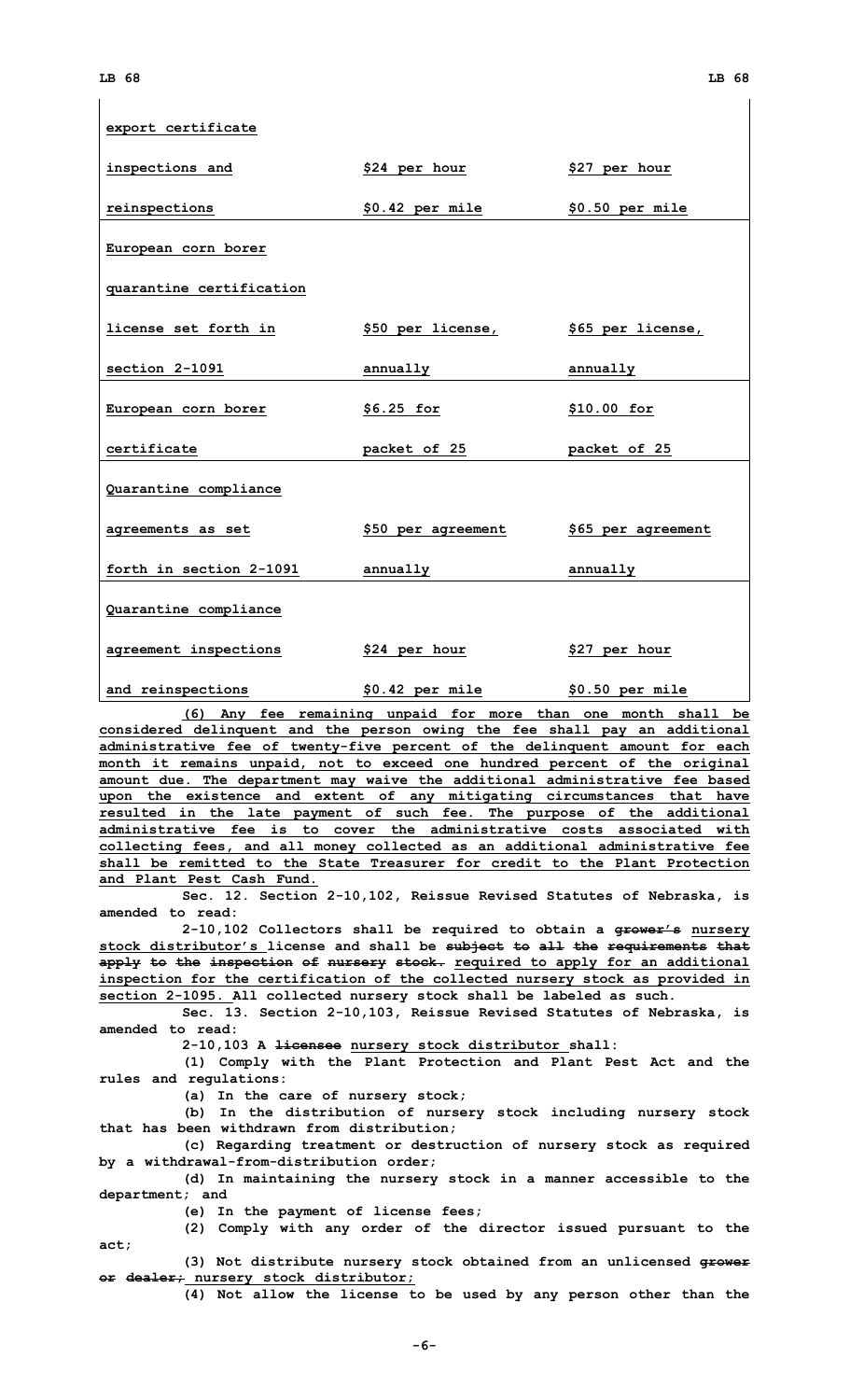**person to whom it was issued; and**

**(5) Not interfere with the department in the performance of its duties.**

**Sec. 14. Section 2-10,103.01, Reissue Revised Statutes of Nebraska, is amended to read:**

**2-10,103.01 (1) <sup>A</sup> licensee nursery stock distributor may be placed on probation requiring such person to comply with the conditions set out in an order of probation issued by the director or be ordered to cease and desist from failing to comply or be ordered to pay an administrative fine pursuant to section 2-10,103.02 after:**

**(a) The director determines the licensee nursery stock distributor has not complied with section 2-10,103;**

**(b) The licensee nursery stock distributor is given written notice to comply and written notice of the right to <sup>a</sup> hearing to show cause why the specified order should not be issued; and**

**(c) The director finds that issuing the specified order is appropriate based on the hearing record or the available information if the hearing is waived by the licensee. nursery stock distributor.**

**(2) <sup>A</sup> license nursery stock distributor may be suspended after:**

**(a) The director determines the licensee nursery stock distributor has not complied with section 2-10,103;**

**(b) The licensee nursery stock distributor is given written notice to comply and written notice of the right to <sup>a</sup> hearing to show cause why the license should not be suspended; and**

**(c) The director finds that issuing an order suspending the license is appropriate based on the hearing record or the available information if the hearing is waived by the licensee. nursery stock distributor.**

**(3) <sup>A</sup> license may be immediately suspended and the director may order the licensee's nursery stock distributor's operation to cease prior to hearing when:**

**(a) The director determines an immediate danger to the public health, safety, or welfare exists; in the licensee's operation; and**

**(b) The licensee nursery stock distributor receives written notice to comply and written notice of the right to <sup>a</sup> hearing to show cause why the suspension should not be sustained. Within fifteen days after the suspension, the licensee nursery stock distributor may request in writing <sup>a</sup> date for <sup>a</sup> hearing and the director shall consider the interests of the licensee nursery stock distributor when the director establishes the date and time of the hearing, except that no hearing shall be held sooner than is reasonable under the circumstances. When <sup>a</sup> licensee nursery stock distributor does not request <sup>a</sup> hearing date within such fifteen-day period, the director shall establish <sup>a</sup> hearing date and notify the licensee nursery stock distributor of the date and time of such hearing.**

**(4) <sup>A</sup> license may be revoked after:**

**(a) The director determines the licensee nursery stock distributor has committed serious, repeated, or multiple violations of any of the requirements of section 2-10,103;**

**(b) The licensee nursery stock distributor is given written notice to comply and written notice of the right to <sup>a</sup> hearing to show cause why the license should not be revoked; and**

**(c) The director finds that issuing an order revoking the license is appropriate based on the hearing record or on the available information if the hearing is waived by the licensee. nursery stock distributor.**

**(5) Any licensee nursery stock distributor whose license has been suspended shall cease operations until the license is reinstated. Any licensee nursery stock distributor whose license is revoked shall cease operating until a new license is issued.**

**(6) The director may terminate <sup>a</sup> proceeding to suspend or revoke <sup>a</sup> license or subject <sup>a</sup> licensee nursery stock distributor to an order of the director described in subsection (1) of this section at any time if the reasons for such proceeding no longer exist. A license which has been suspended may be reinstated, <sup>a</sup> person with <sup>a</sup> revoked license may be issued <sup>a</sup> new license, or <sup>a</sup> licensee nursery stock distributor may no longer be subject to the director's order if the director determines that the conditions which prompted the suspension, revocation, or order of the director no longer exist.**

**(7) Proceedings to suspend or revoke <sup>a</sup> license or subject <sup>a</sup> licensee nursery stock distributor to an order of the director described in subsection (1) of this section shall not preclude the department from pursuing other civil or criminal actions.**

**Sec. 15. Section 2-10,103.02, Reissue Revised Statutes of Nebraska, is amended to read:**

**2-10,103.02 (1) Pursuant to section 2-10,103.01, the The director**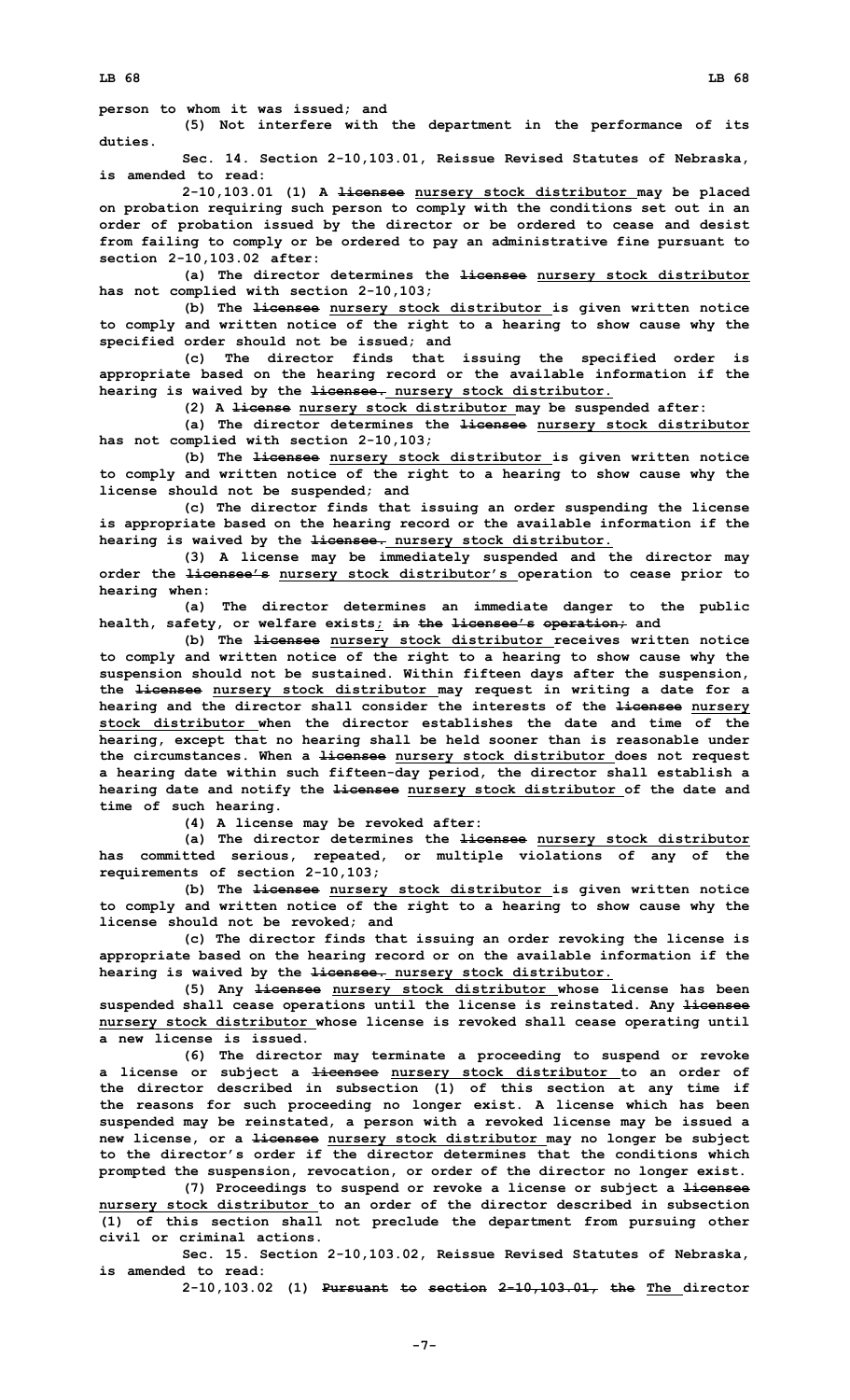**may issue an order imposing an administrative fine on <sup>a</sup> licensee any person who has violated any provision, requirement, condition, limitation, or duty imposed by the Plant Protection and Plant Pest Act or rules and regulations adopted and promulgated pursuant to the act in an amount which shall not exceed five hundred dollars. one thousand dollars for each violation. A violation means each action which violates any separate or distinct provision, requirement, condition, limitation, or duty imposed by the act or such rules and regulations. In determining whether to impose an administrative fine and, if <sup>a</sup> fine is imposed, the amount of the fine, the director shall take into consideration (a) the seriousness of the violation, (b) the extent to which the licensee person derived financial gain as <sup>a</sup> result of his or her failure to comply, (c) the extent of intent, willfulness, or negligence by the licensee person in the violation, (d) the likelihood of the violation reoccurring, (e) the history of the licensee's person's failure to comply, (f) the licensee's person's attempts to prevent or limit his or her failure to comply, (g) the licensee's person's willingness to correct violations, (h) the nature of the licensee's person's disclosure of violations, (i) the licensee's person's cooperation with investigations of his or her failure to comply, and (j) any factors which may be established by the rules and regulations.**

**(2) All money collected by the department as an administrative fine shall be remitted on <sup>a</sup> monthly basis to the State Treasurer for credit to the permanent school fund.The department shall remit administrative fines collected under the act to the State Treasurer on <sup>a</sup> monthly basis for distribution in accordance with Article VII, section 5, of the Constitution of Nebraska.**

**(3) Any administrative fine imposed under the Plant Protection and Plant Pest Act and unpaid shall constitute <sup>a</sup> debt to the State of Nebraska which may be collected by lien foreclosure or sued for and recovered in any proper form of action in the name of the State of Nebraska in the district court of the county in which the violator resides or owns property. The lien shall attach to the real estate of the violator when notice of such lien is filed and indexed against the real estate in the office of the register of deeds or county clerk in the county where the real estate is located.**

**Sec. 16. Section 2-10,103.04, Reissue Revised Statutes of Nebraska, is amended to read:**

**2-10,103.04 (1) Any notice or order provided for in the Plant Protection and Plant Pest Act shall be personally served on the licensee person holding the nursery stock distributor license, the person named in the notice, or on the person authorized by the licensee person holding the nursery stock distributor license to receive notices and orders of the department or shall be sent by certified mail, return receipt requested, to the last-known address of the licensee person holding the nursery stock distributor license, the person named in the notice, or the person authorized to receive such notices and orders. A copy of the notice and the order shall be filed in the records of the department.**

**(2) Any notice to comply provided for in the act shall set forth the acts or omissions with which the licensee person holding the nursery stock distributor license or the person named in the notice is charged.**

**(3) <sup>A</sup> notice of the licensee's right of the person holding the nursery stock distributor license or the person named in the notice to <sup>a</sup> hearing provided for in the act shall set forth the time and place of the hearing except as otherwise provided in subsection (3) of section 2-10,103.01. A notice of the licensee's right of the person holding the nursery stock distributor license or the person named in the notice to such hearing shall include notice that the licensee's right of the person holding the nursery stock distributor license or the person named in the notice to <sup>a</sup> hearing may be waived pursuant to subsection (5) of this section. <sup>A</sup> notice of the licensee's right to <sup>a</sup> hearing to show cause why the license should not be revoked shall include notice to the licensee that the license may be revoked or suspended, that the licensee may be subject to an order of the director described in subsection (1) of section 2-10,103.01, or that the license may be suspended and the licensee subject to such an order if the director determines such action is more appropriate. A notice of the licensee's right to <sup>a</sup> hearing to show cause why the license should not be suspended shall include notice to the licensee that the license may be suspended or that the licensee may be subject to an order of the director described in subsection (1) of section 2-10,103.01 if the director determines such action is more appropriate. A notice of such right to <sup>a</sup> hearing shall include notice of the potential actions that may be taken against the person holding the nursery stock distributor license or the person named in the notice.**

**(4) The hearings provided for in the act shall be conducted by the director at <sup>a</sup> time and place he or she designates. The director shall make <sup>a</sup>**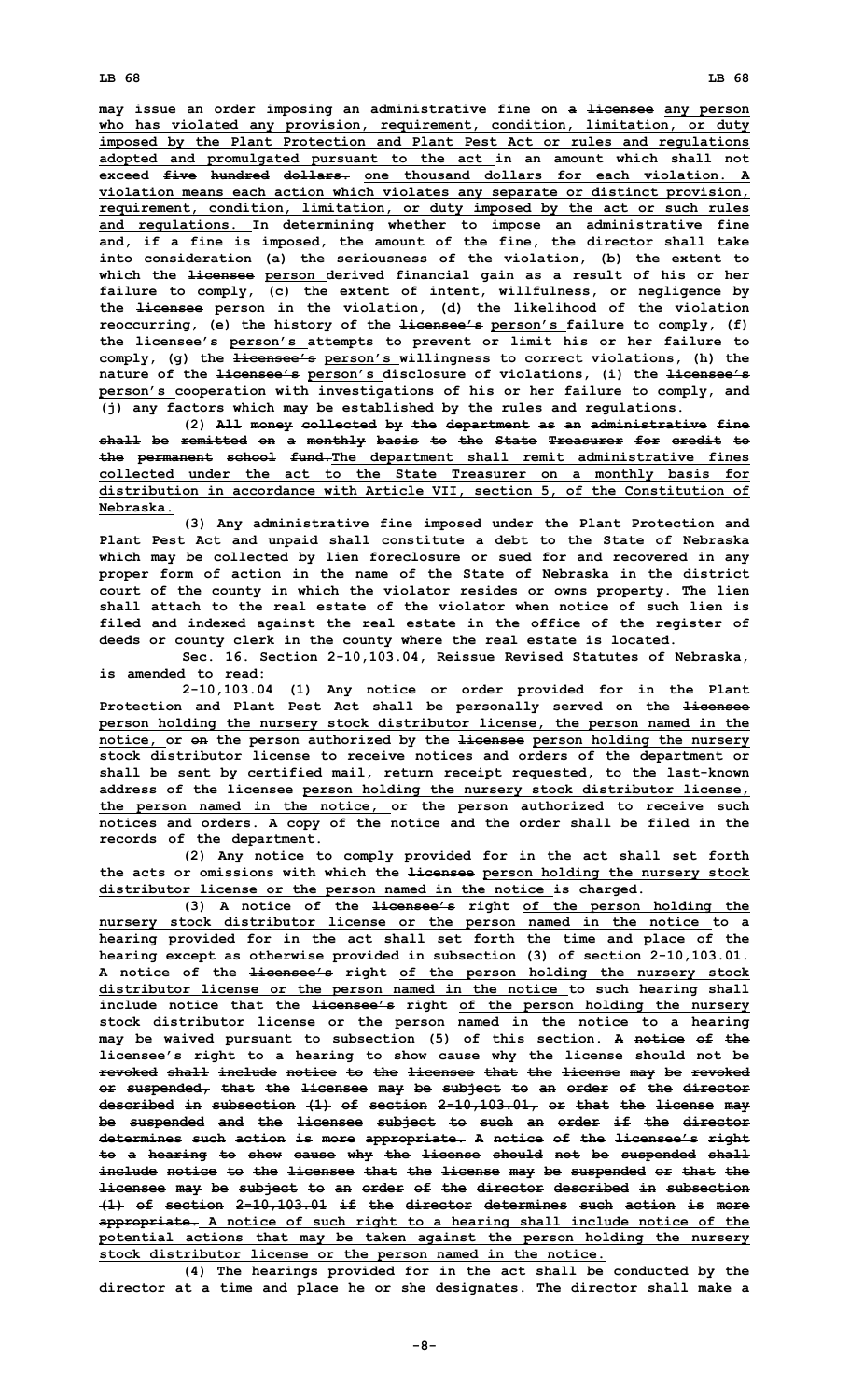**final finding based upon the complete hearing record and issue an order. If the director has suspended <sup>a</sup> license pursuant to subsection (3) of section 2-10,103.01, the director shall sustain, modify, or rescind the order. All hearings shall be in accordance with the Administrative Procedure Act.**

**(5) <sup>A</sup> licensee The person holding the nursery stock distributor license or the person named in the notice shall be deemed to waive the right to <sup>a</sup> hearing if such licensee person does not come to the hearing at the time and place set forth in the notice described in subsection (3) of this section without requesting the director at least two days before the designated time to change the time and place for the hearing, except that before an order of the director becomes final, the director may designate <sup>a</sup> different time and place for the hearing if the licensee person shows the director that the licensee person had <sup>a</sup> justifiable reason for not coming to the hearing and not timely requesting <sup>a</sup> change in the time and place for such hearing. If the licensee person holding the nursery stock distributor license or the person named in the notice waives the right to <sup>a</sup> hearing, the director shall make <sup>a</sup> final finding based upon the available information and issue an order. If the director has suspended <sup>a</sup> license pursuant to subsection (3) of section 2-10,103.01, the director shall sustain, modify, or rescind the order.**

**(6) Any person aggrieved by the finding of the director shall have ten days from the entry of the director's order to request <sup>a</sup> new hearing if such person can show that <sup>a</sup> mistake of fact has been made which affected the director's determination. Any order of the director shall become final upon the expiration of ten days after its entry if no request for <sup>a</sup> new hearing is made.**

**Sec. 17. Section 2-10,104, Reissue Revised Statutes of Nebraska, is amended to read:**

**2-10,104 (1) Any person residing outside the state and desiring to solicit orders or distribute nursery stock in Nebraska may do so if:**

**(a) Such person is duly licensed under the nursery laws of the state where the nursery stock originates and the laws of that state are essentially equivalent to the laws of Nebraska as determined by the department; and**

**(b) Such person complies with the Plant Protection and Plant Pest Act and the rules and regulations on all nursery stock distributed in Nebraska.**

**(2) The department may cooperate with and enter into reciprocal agreements with other states regarding licensing and movement of nursery stock. Reciprocal agreements with other states shall not prevent the department from prohibiting the distribution in Nebraska of nursery stock which fails to meet the minimum criteria for nursery stock of Nebraska-licensed growers, dealers, or both. nursery stock distributors.**

**Sec. 18. Section 2-10,105, Reissue Revised Statutes of Nebraska, is amended to read:**

**2-10,105 (1) Optional inspections of plants may be conducted by the department upon request by any persons desiring such inspection. A fee as set forth in subdivision (4) subsection (2) of section 2-1092 2-1095 shall be charged for such an inspection.**

**(2) Any person who desires <sup>a</sup> grower's nursery stock distributor's license for any greenhouse plants grown for indoor use, annual plants, biennial plants, florist stock, cut flowers, sod, turf, onions, or potatoes, or seeds of any such plant, may apply for such license to the department. The inspection of such plants shall conform to the same requirements that apply to the inspection of nursery stock as set forth in sections 2-1091.01 to 2-1096. section 2-1095. For persons who grow or distribute both nursery stock and greenhouse plants grown for indoor use, annual plants, biennial plants, florist stock, cut flowers, sod, turf, onions, or potatoes, or seeds of any such plant, one license shall be issued if the annual inspection of such plants is conducted concurrently with the nursery stock inspection and the other requirements of the Plant Protection and Plant Pest Act are met. If <sup>a</sup> reinspection trip is required, the applicant shall be assessed <sup>a</sup> reinspection fee as outlined in subdivision (4) of section 2-1092. subsection (2) of section 2-1095.**

**Sec. 19. Section 2-10,106, Reissue Revised Statutes of Nebraska, is amended to read:**

**2-10,106 (1) It shall be unlawful for any person, including any carrier transporting nursery stock, to bring into or cause to be brought into Nebraska any nursery stock unless such shipment is plainly and legibly marked with <sup>a</sup> label showing the name and address of the consignor and consignee, the nature and quantity of the contents, the place of origin, and the license or its equivalent issued by the recognized authorizing agency stating that the nursery from which the nursery stock originates has been inspected.**

**(2) It shall be unlawful for any person to distribute in Nebraska**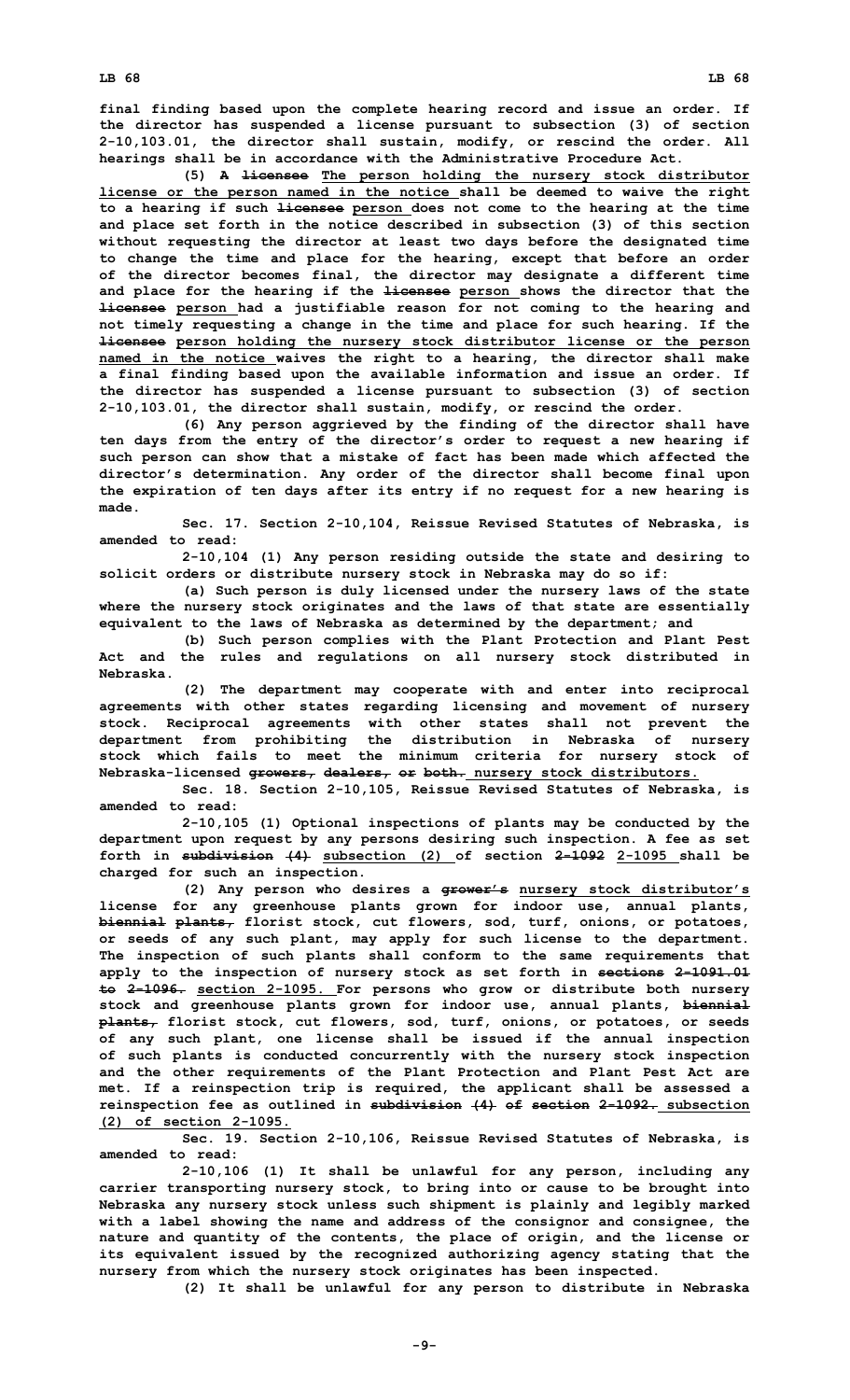**nursery stock for the purpose of resale in Nebraska without meeting the labeling criteria stated in this section.**

**(3) The requirements of this section shall not apply to nursery stock distributed to the final consumer at a distribution location where <sup>a</sup> valid grower's or dealer's nursery stock distributor's license has been conspicuously posted.**

**(4) The department may cause to be held for inspection any plants, regardless of proper labeling according to the Plant Protection and Plant Pest Act, if there is reason to believe they are infested or infected with plant pests. Such plants shall be held only for <sup>a</sup> period of time reasonable for proper inspection and any treatment deemed necessary by the department. The department shall not be held responsible for costs incurred by treatment or delay.**

**(5) In carrying out this section, the department may intercept or detain any person or property including vehicles or vessels reasonably believed to be carrying any plants or any other articles capable of carrying plant pests. The department may hold for treatment, destroy, or otherwise dispose of any plants, if found infested or infected with plant pests, at the owner's cost.**

**Sec. 20. Section 2-10,111, Reissue Revised Statutes of Nebraska, is amended to read:**

**2-10,111 All costs associated with <sup>a</sup> withdrawal-from-distribution order or the quarantine, treatment, or destruction of plants shall be incurred by the owner of such plants. The department shall not be liable for any actual or incidental costs incurred by any person due to such departmental actions. The department shall be reimbursed by the owner of such plants for the actual expenses incurred by it in carrying out <sup>a</sup> withdrawal-from-distribution order or the quarantine, treatment, or destruction of any plants.**

**(1) All costs associated with treating, seizing, or destroying any plant or issuing and enforcing any withdrawal-from-distribution order for any plant, which plant is in violation of the Plant Protection and Plant Pest Act or the rules and regulations adopted and promulgated pursuant to the act, shall be the responsibility of the person in possession of the plant. The department shall be reimbursed by the person in possession of the plant for the actual cost incurred by the department in enforcing the act or such rules and regulations.**

**(2) All costs related to enforcement of the act and such rules and regulations shall be the responsibility of the person violating the act. The department shall be reimbursed by persons violating the act or such rules and regulations for the actual cost incurred by the department in enforcing the act.**

**(3) The department shall not be liable for any costs incurred by any person due to any departmental actions relating to the enforcement of the act or such rules and regulations.**

**Sec. 21. Section 2-10,115, Reissue Revised Statutes of Nebraska, is amended to read:**

**2-10,115 (1) Any person shall be guilty of <sup>a</sup> Class IV misdemeanor for the first violation and <sup>a</sup> Class II misdemeanor for any subsequent violation of the same nature and in violation of the Plant Protection and Plant Pest Act if that person:**

**(a) Distributes nursery stock and has not been duly licensed without <sup>a</sup> nursery stock distributor license issued under the Plant Protection and Plant Pest Act;**

**(b) Receives nursery stock for further distribution from any person who has not been duly licensed or approved under the act;**

**(c) Uses any license issued by the department after it has been revoked or has expired, while the licensee was under suspension, or for purposes other than those authorized by the act;**

**(d) Offers any hindrance or resistance to the department in the carrying out of the act, including, but not limited to, denying or concealing information or denying access to any property relevant to the proper enforcement of the act;**

**(e) Allows any plant declared <sup>a</sup> nuisance plant as outlined in section 2-10,107 to exist on such person's property or distributes any such plants or materials capable of harboring plant pests;**

**(f) Acts as <sup>a</sup> grower, dealer, or broker nursery stock distributor and:**

**(i) Fails to comply with provisions for treatment or destruction of nursery stock as required by withdrawal-from-distribution orders;**

**(ii) Distributes any quarantined nursery stock or nursery stock for which <sup>a</sup> withdrawal-from-distribution order has been issued;**

**(iii) Distributes nursery stock for the purpose of further**